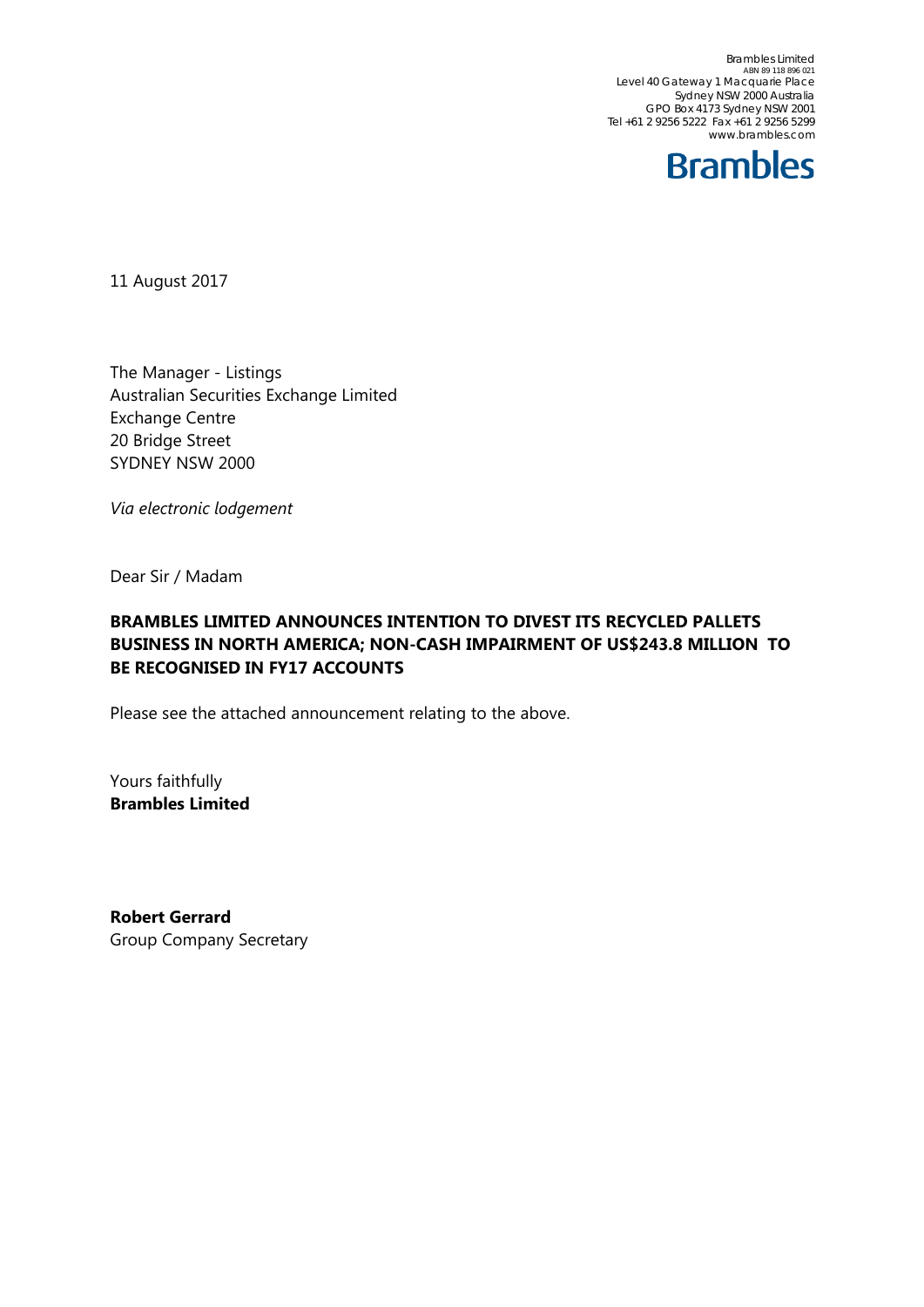# **Brambles**

## **Brambles announces its intention to divest recycled pallets business in North America; non-cash impairment of US\$243.8 million to be recognised in FY17**

**Sydney – 11 August 2017:** Following the completion of a strategic review, Brambles today announced its decision to divest its non-core North American recycled whitewood pallet business, CHEP Recycled.

CHEP Recycled provides a network of pallet management services in the USA and Canada that supplies and recycles over 90 million primarily whitewood pallets annually. Brambles acquired its US recycled pallet business as part of the global acquisition of IFCO Systems in March 2011. The Canadian recycled whitewood business, Paramount Pallet, was acquired in November 2011.

Brambles' CEO, Graham Chipchase said: "Our strategic review highlighted that CHEP Recycled is not a core part of Brambles and that the business has not delivered the financial returns we require to generate sustainable shareholder value. In addition, under new ownership, CHEP Recycled could be operated with a lower cost structure, providing it with a competitive advantage and access to additional revenue opportunities not currently available. For these reasons, we believe that CHEP Recycled's overall returns and growth outlook are more likely to improve under alternative ownership."

Mr Chipchase added: "Going forward, we will focus on Brambles' value proposition as the world-leading provider of supply-chain logistics solutions based on the provision of reusable pallets, crates and containers. With this in mind, we will retain the CHEP Recycled facilities that assist with the repair and recovery of our pooled pallets, ensuring we keep the synergies achieved in our US pooled pallet business to date."

### **Process details**

Brambles is seeking to divest the 80 plants and TPM (total pallet management) sites which currently service its recycled pallet operations. As part of the transaction, approximately 2,200 employees who work at these sites will transfer to new ownership on completion of the sale.

Brambles will retain the 73 pooled pallet service centres and TPM sites currently managed by CHEP Recycled, with approximately 1,400 employees remaining with the Group to manage these sites.

Brambles will inform the market of any material developments in the divestment process.

### **Impairment and accounting implications**

CHEP Recycled will be classified as "assets held for sale" and recognised in discontinued operations in Brambles' FY17 accounts, which are scheduled for publication on 21 August 2017.

Brambles expects to declare a US\$243.8 million non-cash impairment of the CHEP Recycled assets, which will be recognised in the FY17 accounts as a Significant Item in discontinued operations.

\*\*\*

#### **For further information, please contact:**

|                                 | Media                              |
|---------------------------------|------------------------------------|
| Raluca Chiriacescu              | James Millard                      |
| Director, Investor Relations    | Director, Corporate Communications |
| +61 2 9256 5211                 | Group & Asia Pacific               |
| +61 427 791 189                 | +61 414 777 680                    |
| raluca.chiriacescu@brambles.com | james.millard@brambles.com         |
|                                 |                                    |

**Brambles Limited** (ASX:BXB) is a supply-chain logistics company operating primarily through the CHEP and IFCO brands. Brambles enhances performance for customers by helping them transport goods through their supply chains more efficiently, sustainably and safely. The Group's primary activity is the provision of reusable unit-load equipment such as pallets, crates and containers for shared use by multiple participants throughout the supply chain, under a model known as "pooling". Brambles primarily serves the fast-moving consumer goods (e.g. dry food, grocery, and health and personal care), fresh produce, beverage, retail and general manufacturing industries, counting many of the world's best-known brands among its customers. The Group also operates a specialist container logistics business serving the automotive sector. Brambles has its headquarters in Sydney, Australia, but operates in more than 60 countries, with its largest operations in North America and Western Europe. Brambles employs more than 14,500 people and owns more than 550 million pallets, crates and containers through a network of more than 850 service centres. For further information, please visit www.brambles.com.